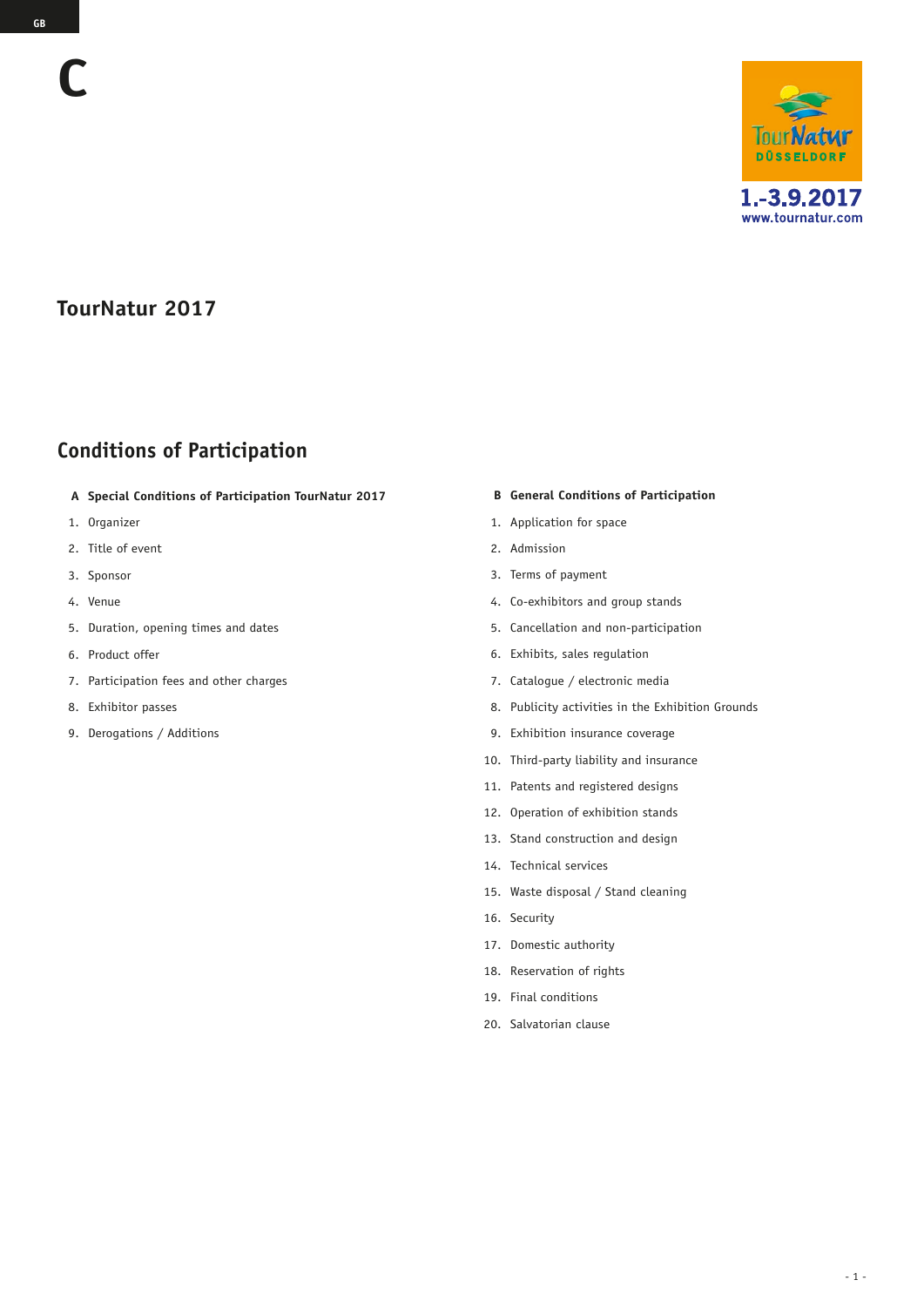## **A Special Conditions of Participation**

#### **1 Organizer**

Messe Düsseldorf GmbH Messeplatz Stockumer Kirchstraße 61 40474 Düsseldorf Germany Postal address: P.O. Box 10 10 06 40001 Düsseldorf Germany Telefon: +49 (0)211-45 60 01 Telefax: +49 (0)211-45 60-668 Internet http://www.messe-duesseldorf.de **(referred to as Messe Düsseldorf in the text)**

### **2 Title of event**

TourNatur 2017

#### **3 Sponsors**

No sponsors

## **4 Venue**

Düsseldorf, Exhibition Centre Hall 6

### **5 Duration, opening times and dates**

Start of hall planning: 03/03/17

Stand construction: 28/08 - 31/08/17 (On the last day of build-up until 10pm)

Duration: 01/09 - 03/09/17

Opening times: 10 am - 6 pm

Stand dismantling: 03/09/17 from 7 pm - 05/09/17 (On the last day of dismantling until 4pm)

# **6 Product offer**

The offer only comprises products and services for TourNatur 2017. Main structures of the offer (Substructures to be found in section B):

- 1. Hiking/Trekking /Tourism /Outdoor Equipment
- 2. Mountaineering/Rock climbing/Winter sports 3. Cycling/more Outdoor activities

Newly manufactured products only will be permitted as exhibits. Secondhand machinery and agents for second-hand machinery will not

be admitted to the exhibition. Exhibitors are required to list on their application form the product codes from the Product categories which correspond with the goods they intend to show and at the same time to select the appropriate product section. If exhibits fall under more than one product section then these should all be listed on the application form. Only products with a listed product code can be admitted and exhibited. Texts on application forms that deviate from the product codes in the Product categories (Part B of the Exhibitor Invitation) will not be considered.

## **7 Participation fees and other charges**

The following net participation fees have been set for TourNatur 2017. Prices apply as per square metre of floor space.

| ritices apply as per square inetite or itoor space.                         |            |                         |
|-----------------------------------------------------------------------------|------------|-------------------------|
| <b>Row stand</b> (1 side open)                                              |            | € 113.00/m <sup>2</sup> |
| <b>Corner stand</b> (2 sides open)                                          |            | € 113.00/m <sup>2</sup> |
| <b>End of block stand</b> (3 sides open)                                    |            | € 129.00/m <sup>2</sup> |
| <b>Island site</b> (4 sides open)                                           |            | € 129.00/m <sup>2</sup> |
| <b>Stand construction:</b> for cancellation conditions see Section 5 of the |            |                         |
| General Conditions of Participation                                         |            |                         |
| D <sub>1</sub>                                                              |            |                         |
| <b>Row stand</b> (1 side open)                                              | €          | 96.00/m <sup>2</sup>    |
| <b>Corner stand</b> (2 sides open)                                          | €          | 96.00/m <sup>2</sup>    |
| A1                                                                          |            |                         |
| <b>Row stand</b> (1 side open)                                              | €          | 96.00/m <sup>2</sup>    |
| <b>Corner stand</b> (2 sides open)                                          | €          | 96.00/m <sup>2</sup>    |
| S3                                                                          |            |                         |
| <b>Row stand</b> (1 side open)                                              |            | € 115.00/m <sup>2</sup> |
| <b>Corner stand</b> (2 sides open)                                          | €          | 115.00/m <sup>2</sup>   |
|                                                                             |            |                         |
| Co-exhibitor fee                                                            |            |                         |
| (Fee for possible displays                                                  |            |                         |
| and presentations)                                                          | €          | 300.00                  |
|                                                                             |            |                         |
| Withdrawal fee before admission                                             | € 1,000.00 |                         |
| Media fee                                                                   | €          | 130.00                  |
|                                                                             |            |                         |

**Additional exhibitor passes**  $\epsilon$  12.61/each Includes validity as a public transport ticket for all means of transport integrated in the Rhein-Ruhr-Verkehrsverbund (VRR transport authority - price category D, region South/Süd, 2<sup>nd</sup> class). We charge a fee of  $\epsilon$  25.00 for each invoice revision requested by you.

The media fee to be paid by every exhibitor serves the publishing of the exhibitor data in the electronic media and possibly other media along with use of the event's Internet page by the exhibitors. The details of the media flat rate can be found on the registration forms.

Charges for services are printed on the respective order forms. An advance payment for these services will be charged on the basis of the amount charged for the last event. Exhibitors who did not participate in the latest event shall have to make such advance payment in the amount of  $\epsilon$  20.00 per square metre. After-fair settlement of accounts shall be based on services actually ordered.

An additional charge of  $\epsilon$  0.60 per m<sup>2</sup> is levied as a contribution to the Confederation of German Trade Fair and Exhibition Industries (AU-MA).

The regular minimum stand space is 6 m². Smaller areas are possible only if they become available during hall planning. Space will be provided in units of a square metre. Part of a square metre will be charged as a full unit. In computing the charge for space that is not rectangular, the area making up a rectangle will be included. Projections, pillars, columns and space for installation connections will all be included in space costs.

#### **The participation fee does not include any stand partitions.**

The participation and all other charges will be calculated in Euro. These are net prices which means they do not include VAT and/or other charges for Goods and Services. Such taxes, fees or duties - if applicable – shall be borne and paid by the exhibitor in addition to the contract price as stated. The Exhibitor will effect all payments due hereunder without holding of, deduction for or on account of any present or future taxes, duties, assessments or governmental charges of whatever nature imposed or levied by any governmental authority in connection with this Agreement. If the exhibitor becomes obligated by law to make such withholding or deduction at source, the exhibitor will pay to Messe Düsseldorf GmbH such additional amounts as may be necessary to enable Messe Düsseldorf GmbH to receive on the due date a net amount equal to the full amount which it would have received the payment has not been subject to the taxes. The exhibitor shall promptly pay all of the taxes, deductions and withholdings and shall not later than eight business days after receiving the same, furnish Messe Düsseldorf GmbH with such certificates, receipts or other documents confirming receipt by the competent authority of such payments.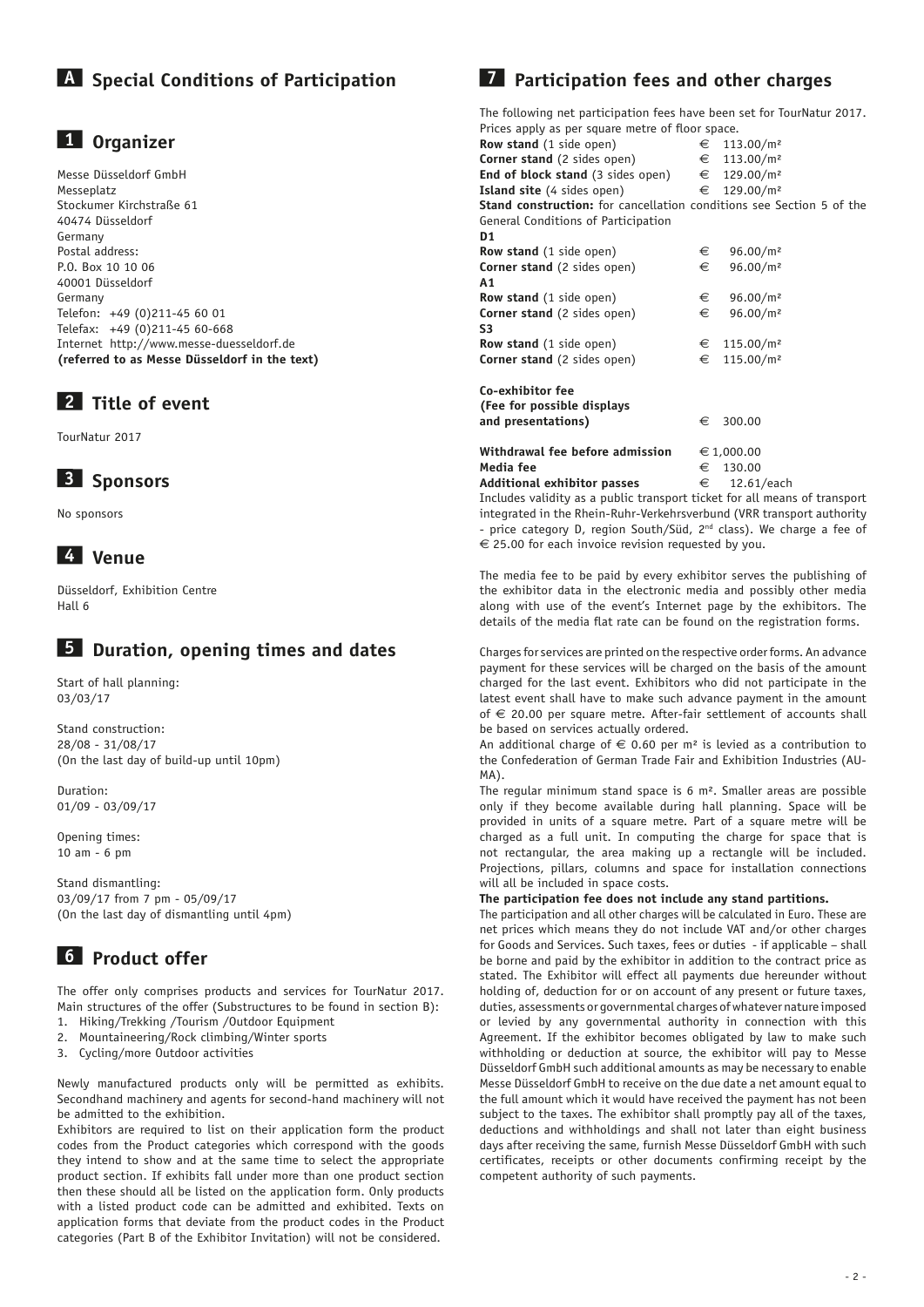#### **8 Exhibitor passes**

The exhibitor passes (see No. 7 of the Special Conditions of Participation) are exclusively for the exhibitor, his/her stand staff and representatives. In the case of misuse the passes will be withdrawn without replacement.

Every exhibitor will receive 3 exhibitor passes, free of charge, for a stand measuring up to 12 m². One extra exhibitor pass will be made available for each additional 10 m², or part thereof, up to a maximum of 50 passes. Additional exhibitor passes for which the exhibitor will be invoiced can be ordered from Messe Düsseldorf in due course. 2 exhibitor passes, free of charge, will be made available to each coexhibitor on payment of the co-exhibitor fee.

## **9 Derogations / Additions**

By derogation from Item 13 of Part B, General Terms and Conditions of Participation, the following shall apply for TourNatur 2017:

In order to present an attractive optical general impression to visitors, all exhibitors shall be obliged to put out flooring material for the entire stand area.

Additionally, limiting walls of stand shall have to be papered.

**Trading companies must observe the following specifications in their stand design: At least 30% of the exhibition space must be used entirely for the presentation of the autumn/winter collection 2017/2018. This space primarily serves the purpose of consultancy. The entire stand design must be submitted to the trade fair management prior to admission.**

The stand construction work undertaken by the exhibitor shall conform with the statutory requirements and with the regulations laid down by the local authorities.

The contracted forwarding agents commissioned by the trade fair company are exclusively responsible for handling forwarding within the exhibition centre, i.e. loading and unloading incl. provision of technical ancillary equipment and transport to the stand as well as customs clearance for temporary or permanent import items respectively.

The law of the Federal Republic of Germany is applicable.

The German text is binding.

Düsseldorf, January 2017 Messe Düsseldorf GmbH

#### **B Conditions of Participation General Section**

#### **1 Application for space**

Applications for space shall be made in duplicate, using only the enclosed form, acknowledging the Conditions of Participation and the subsequently issued Technical Regulations. Completed and officially signed application forms should be sent to

Messe Düsseldorf GmbH

Postbox 10 10 06 40001 Düsseldorf

Germany.

Applications which have been completed electronically are legally binding only if they have been signed in the form of an advanced electronic signature in line with the European Directive on Electronic Signatures and certified by an authorised third party or authorised with the password of the Online Order system (OOS) of the previous event.

Exhibits must be annotated with the corresponding code number according to the List of Exhibits and for machinery and installations weight and height must be supplied. To ensure accurate representation Messe Düsseldorf may request that brochures and product descriptions be submitted.

Applications made subject to conditions or reservations cannot be taken into consideration.

Every endeavour will be made to meet requests for specific sites, but such requests cannot be recognised as a condition for participation. No undertaking can be given with respect to exclusion of competitors. The application is binding on the applicant, irrespective of whether it is accepted by Messe Düsseldorf or not.

The application will only be considered effected once it has been received by Messe Düsseldorf and it is then binding until admission or final non-admission. Receipt of application and if applicable the deposit cheque will be acknowledged.

Express reference is made to the data protection regulations of Düsseldorf Fair (see www.messe-duesseldorf.de).

#### **Start of hall planning see section 5 of part A, Special Conditions of Participation.**

Any applications received after this deadline may be put on a waiting list, should the areas for which an application was made be overbooked.

The VAT ID No. to be stated by the exhibitor (for exhibitors applying from the EU) or verification of the entrepreneur certificate (for applicants from non-EU-countries) is necessary for purposes of VAT classification of the applicant. The applicant provides assurance that the VAT ID No. or the entrepreneur certificate along with classification for his corporate sector is correct and valid. He is obliged to immediately inform the trade fair company of any changes in this respect. The VAT ID No. or sub-certificate is used by the applicant for participation at the event, it is also used for all other business and transactions between the applicant and trade fair company.

## **2 Admission**

Exhibitors at the **event** are the manufacturers of the products. Trading companies will only be admitted if they can provide proof from the manufacturer that they are authorised to display and sell those particular products and services at the show, i.e. the manufacturing company cannot exhibit in addition. This is to preclude the possibility of the same product being exhibited twice.

In principle, only those exhibitors are admitted whose registered exhibits and services are in accordance with the event's List of Exhibits and meet the requirements stated in paragraph 1. The decision as to whether an exhibitor or exhibits can be admitted rests with Messe Düsseldorf, if necessary after consultation with the Admissions Committee. A legal claim for admission does not exist. Exhibitors who have not fulfilled their financial obligations to Messe Düsseldorf or have contravened the Conditions of Participation, the Technical Regulations or legal requirements can be excluded from participation.

Exhibitors will receive written confirmation that they have been admitted with their products. Such confirmation will be sent by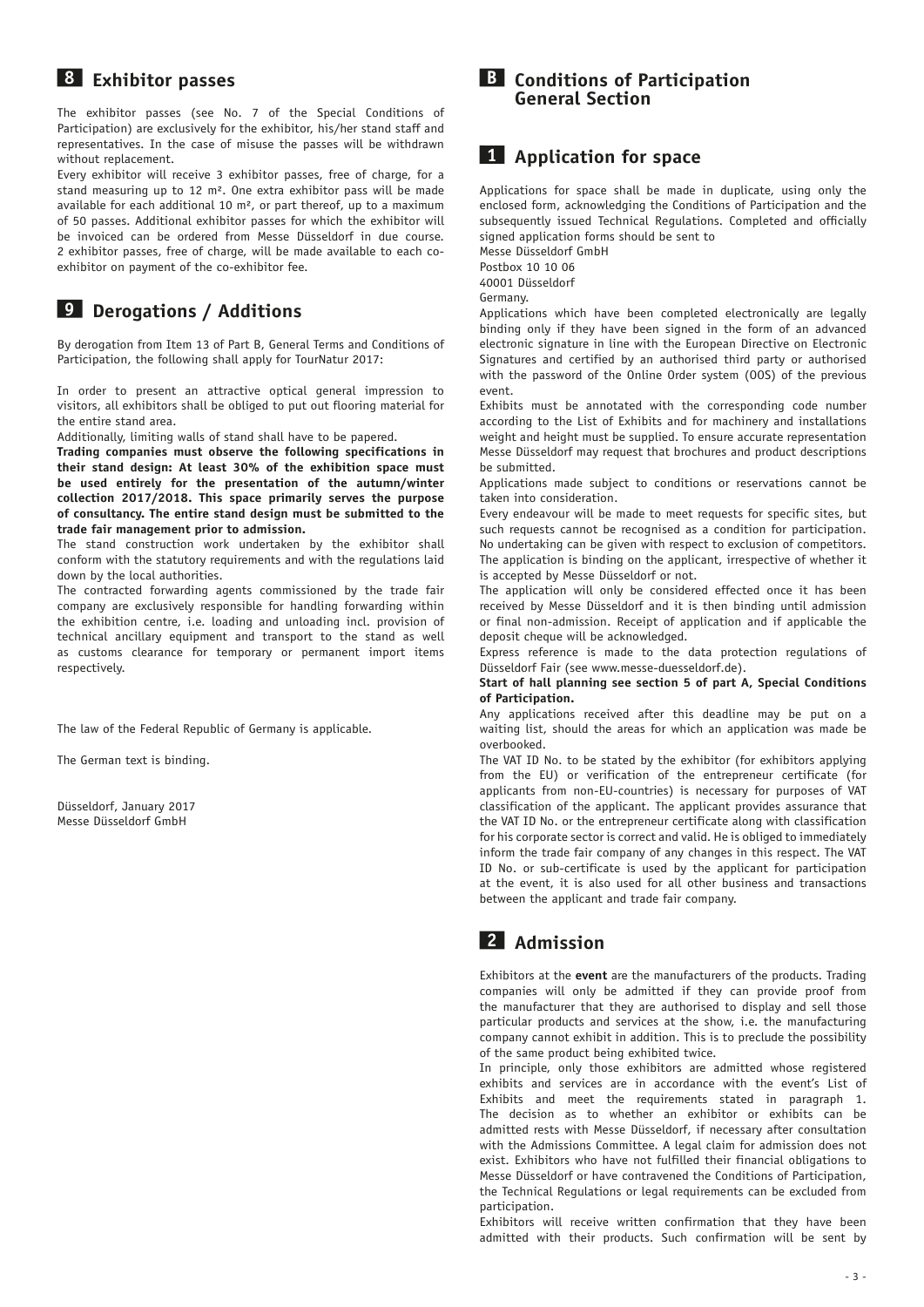Messe Düsseldorf either by surface mail or electronically, at its discretion, and applies only to the designated exhibitor.

Notification of admission, whether by surface mail or electronically via the Online Order System (OOS), constitutes the conclusion of the contract between Messe Düsseldorf GmbH and the exhibitor. Once the relevant admission documents are available in the Online Order System, the exhibitor is notified of its access details by email. This information shall be considered as received by the exhibitor as soon as it has become accessible to the latter. The exhibitor must ensure that its inbox is checked at regular intervals and that the technical requirements for the receipt of emails are available. If the exhibitor's relevant email address changes, then Messe Düsseldorf must be notified immediately. If Messe Düsseldorf suffers loss or damage due to faulty or missing technical requirements and/or due to the exhibitor's failure to notify Messe Düsseldorf of a new email address, then the exhibitor shall be liable to Messe Düsseldorf for compensation.

The exhibitor will be given a floor plan showing the position of its stand. If appropriate, a site map of the exhibition centre or a hall plan will be made available in the Online Order System.

Messe Düsseldorf reserves the right to cancel a stand booking approved on the basis of misleading or false information or if the requirements for participation are no longer met or the booking is no longer in accordance with the admission regulations. If the allotted space is not available for reasons beyond the control of Messe Düsseldorf the exhibitor may claim a refund of the space rental cost; no claims for damage will be entertained.

Messe Düsseldorf may, if required by circumstances and specifying its reasons for doing so, and bearing in mind what is reasonable for the exhibitor, deviate from the notice of admission by allocating space in another position or reducing or increasing the stand size. It reserves the right to alter entrances and exits to and from the exhibition grounds and the halls, as well as throughways between halls.

#### **3 Terms of payment**

The invoice for participation charges will be sent to the exhibitor together with, or subsequent to, the confirmation of admission and the allocation of space. If an exhibitor chooses electronic invoicing, then the invoice is sent to the email address specified by the exhibitor in electronic form (i.e. by email with a PDF attachment) and without encryption. The invoice is considered to have been delivered to the exhibitor when the email has reached the exhibitor's domain (i.e. its email account with the internet provider). The exhibitor must ensure that its inbox is checked at regular intervals and that the technical requirements for the receipt of emails are available. If the exhibitor's relevant email address changes, then the trade fair operator must be notified immediately. If the trade fair operator suffers loss or damage due to faulty or missing technical requirements and/or due to the exhibitor's failure to notify the trade fair operator of a new email address, then the exhibitor shall be liable to the trade fair company for compensation. All complaints must be submitted in writing immediately upon receipt of the invoice. Objections raised at a later date shall not be taken into consideration.

Upon receipt of the invoice for participation charges issued by Messe Düsseldorf it is payable immediately without deduction. Invoices for miscellaneous services or supplies ordered separately are payable with immediate effect, i.e. usually before the relevant show commences, but at the latest at the time the service is provided or the items supplied.

If the exhibitor gives instructions to render accounts to a third party, the exhibitor still remains the debitor.

Remittances should be endorsed with the invoice number, marked the event and made payable to:

Messe Düsseldorf GmbH Postbox 10 10 06 40001 Düsseldorf Germany and paid into one of the following bank accounts:

**Deutsche Bank AG** Düsseldorf IBAN: DE66 30070010 0164141400 BIC-Code: DEUTDEDD

**Commerzbank AG** Düsseldorf IBAN: DE05 30080000 0211279600 BIC-Code: DRESDEFF300

#### **Stadt-Sparkasse** Düsseldorf

IBAN: DE94 30050110 0010117950 BIC-Code: DUSSDEDDXXX

#### **HSBC Trinkaus & Burkhardt**

IBAN: DE64 30030880 0240065053 BIC-Code: TUBDDEDD

**Postbank AG** Köln IBAN: DE67 37010050 0002485508 BIC-Code: PBNKDEFF370

All invoices not paid within 30 days of the due date specified on the relevant invoice shall incur penalty interest of 9 percentage points above the base lending rate applicable at the time. If the exhibitor does not effect payment by the date specified (even where stand space has been partially paid), Messe Düsseldorf may cancel the entire allocated stand space and dispose of it else-where.

Section 5 of the Conditions of Participation is applicable with regard to refunding.

For all outstanding liabilities, Messe Düsseldorf may retain the stand equipment and products of the relevant exhibitor as security. Sec. 562a paragraph 2 of the German Civil Code (BGB) does not apply where there is insufficient security. If payment is not made within the stipulated period Messe Düsseldorf is entitled, after written notification, to sell the retained items at their discretion. Messe Düsseldorf is not responsible for damage to and/or loss of the retained items, other than in the case of wilful intent or gross negligence.

### **4 Co-exhibitors and group stands**

Without the prior consent of Messe Düsseldorf, exhibitors are not permitted to give their allotted stand either fully or in part to a third party, whether for payment or free of charge. Products or companies other than those specified on the admission slip cannot be advertised on the stand.

Permission to accept co-exhibitors will be given only upon application in writing by the exhibitor to Messe Düsseldorf. The co-exhibitor is liable to the same conditions as the main exhibitor. Any co-exhibitor shall have to pay to the Messegesellschaft the co-exhibitor fee stipulated as well as a non-recurrent lump sum covering advertising costs as well as a media fee. The main exhibitor will, however, always be liable for the payment of the co-exhibitor's fee. If a coexhibitor is admitted without the consent of Messe Düsseldorf, Messe Düsseldorf will have the right to cancel the contract with the main exhibitor without further notice and to clear the stand at the exhibitor's cost. The exhibitor waives the rights of un-warranted interference. The exhibitor will have no right to claim damages.

Co-exhibitors are all exhibitors who are represented on a stand with their own staff and own exhibits alongside the main exhibitor. Companies with close economic or organisational ties are also classified as co-exhibitors. Company representatives will not be admitted as co-exhibitors. Addi-tionally represented companies are classified as those whose exhibits are shown by the exhibitor. Manufacturers of such equipment, machinery or other products which are necessary for the demonstration of an exhibitor's products are not regarded as co-exhibitors or as additionally represented companies.

In accordance with the admissions regulations co-exhibitors can be entered into the catalogue with their full address provided all fees have been paid and the necessary documents have been received by the specified deadline. Messe Düsseldorf can authorise group stands provided they are in keeping with the overall pattern of the event. Exhibitors on group stands are subject to all regulations. If a stand is allocated to two or more companies, each company will be jointly and severally liable to Messe Düsseldorf. Companies on a joint stand should nominate a common representative on the application form.

## **5 Cancellation and non-participation**

Applications can be withdrawn up until admission. A withdrawal fee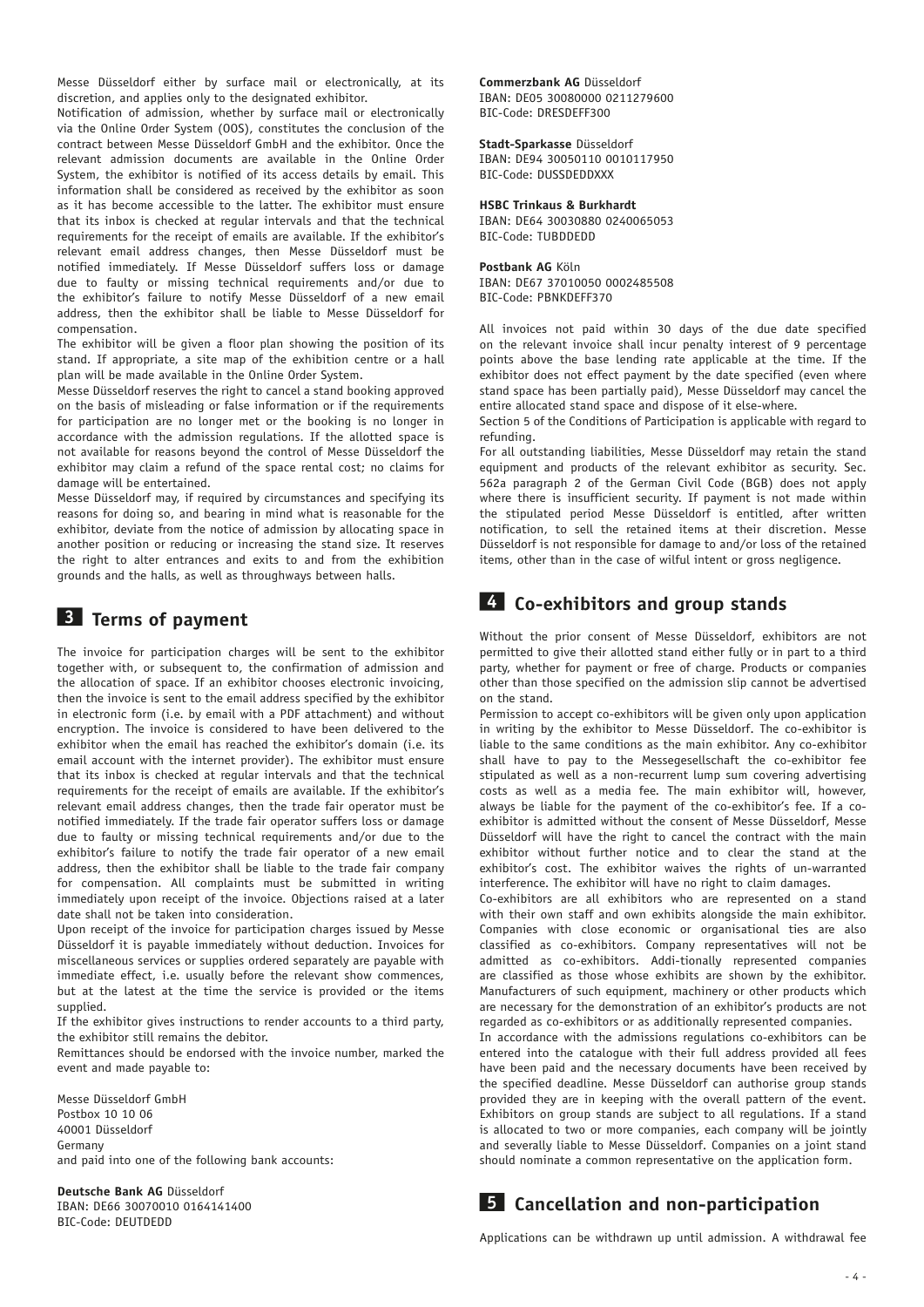(see Section 7 of the Special Conditions of Participation) plus sales tax is payable.

Following admission, the exhibitor shall not be entitled to rescind the contract nor to reduce the stand area. The participation charges shall be payable in full together with any costs actually entailed. Should Messe Düsseldorf make alternative use of unoccupied areas to improve the general appearance of the show, the exhibitor who reserved the space shall not be released from his financial obligations. If the exhibitor decides not to occupy the stand space allocated to him, If the exhibitor decides not to occupy the stand space allocated to him, and this space can be rented to another party by the fair company (no occupation on swap basis), then the exhibitor must pay 25% of the participation charge, at least however the amount according to Item 7, Section 1 of the Special Conditions of Participation. The exhibitor reserves the right to furnish evidence that the costs required of him are too high. Should a co-exhibitor fail to participate, the co-exhibitor's fee shall be payable in full. The cancellation and non-participation of a main exhibitor automatically results in the exclusion and cancellation of admission for the co-exhibitor.

If insolvency proceedings are pending against an exhibitor's assets, or if such proceedings have been suspended due to inadequate assets, Messe Düsseldorf shall be entitled to cancel the contract without further notice. The exhibitor must inform Messe Düsseldorf immediately and in any case if such proceedings have been initiated. The paragraphs above apply accordingly for any payment liability.

Stand construction can be cancelled for free until admission has been granted to the event. From that moment onwards we shall charge a cancellation fee of  $\epsilon$  250 for stand construction. Stand construction orders cancelled up between 4 and 2 weeks prior to the beginning of the event will be charged at 50% of the contract sum. After that date we will charge 95% of the contract sum.

#### **6 Exhibits, sales regulation**

Products or services not included on the admission document cannot be exhibited or offered for sale. Messe Düsseldorf has the right to remove non-approved exhibits at the cost of the exhibitor. The operation and demonstration of exhibits can only be carried out within the framework of accepted standards. Please display the CE-mark where appropriate. Products and exhibits with flammable contents are allowed on the stand only if the quantity falls within the approved limit (Messe Düsseldorf).

Distribution shall only be allowed on the stand area as registered. The exhibitor is only permitted to accept orders for/sell/advertise those exhibits/services which are listed on the admission document. Exhibits may not be removed from the stand until after the event has ended. Selling from the stand prior to the end of the show is not permitted.

Exhibits may not be removed during the exhibition. Also, legal provisions in force (in particular, such as the law on the marking of prices) shall have to observed.

Each exhibit displayed must be marked with the price to be paid by German end users. The prices stated must be "free trade fair destination Düsseldorf", additional freight costs may only be charged from Düsseldorf. Even foreign exhibitors must display their products with final prices including German turnover tax. Stating final prices with the addition "incl. VAT" is not be permitted. The marked prices always refer to the exhibit on show in the specific finish displayed. Price tags must be sized in such a way as to allow visitors to find the relevant prices without any searching. Price tags must be in accordance with the company's price lists available on the stand.

The special legal requirements in the Federal Republic of Germany must be adhered to when marketing and exhibiting certain products, e.g. drugs.

#### **7 Catalogue / electronic media**

The Exhibitors' Directory is published by the Trade Fair Venue Operator. It is issued both in print and in electronic form on the internet; during the trade fair itself the entry is also shown in KATI, the visitors' information system of Messe Düsseldorf.

The following services are covered by the general media fee listed in section 7 of the Special Terms and Conditions of Participation:

Exhibitors (contractual partners) are entered in the printed version of the Exhibitors' List and on the Internet with their basic data mentioned in the registration: company name, street, post code and city, country as well as stand number.

The publication of further details is subject to additional fees. Such further entry and insertion options will be communicated to exhibitors by the Trade Fair Venue Operator or an instructed thirdparty in detail and in good time.

No liability is accepted for damage arising from faulty or incomplete entries or for entries that have not been made; neither is liability accepted for entries that have not been included or which have been removed because the presence of malware has been indicated. The content of an entry and any possible resulting damage shall be the liability of the ordering party.

## **8 Publicity within the Exhibition Grounds**

Exhibits and the distribution of leaflets and promotional material shall be confined to the exhibitor's own stand area and are not permissible in the hall aisles or elsewhere in the exhibition grounds. Please see the Exhibitor Service Manual for information on advertising in the exhibition grounds. Publicity shall be confined to the promotion of the exhibitor's products and shall not be in breach of statutory regulations or good taste, nor shall it be of an ideological or political nature. Certain forms of advertisements implying comparison or superiority are not allowed in Germany.

Special regulations controlling advertising in the product groups exhibited must be observed.

Messe Düsseldorf reserves the right to prohibit the display or distribution of advertising matter that could give rise to offence and to confiscate existing stocks for the duration of the event.

Optical, mobile and acoustic publicity aids and product presentations are permitted providing they do not disturb neighbouring exhibitors or render inaudible the public address system in the halls. If these regulations are infringed Messe Düsseldorf has the right to intervene and demand immediate modification. The approval and payment of fees may be required by GEMA (equivalent of the Performing Rights Society) for musical performances of any kind:

GEMA, Bezirksdirektion Stuttgart, Key Account Management,

Herdweg 63, 70174 Stuttgart, Deutschland

Tel. +49 711 2252-794, Fax: +49 711 2252-800,

In order to use private radio and/or television channels and additional documentation of channels represented by VG Media, permission must be obtained from

VG Media, the company for the use of copyrights

and performance protection rights of media companies

Oberwallstr. 6, 10117 Berlin, Germany

Tel. +49 30 20 90-22 15

Fax: +49 30 20 90-22 14

The copyright laws must be observed.

#### **9 Exhibition insurance coverage**

#### Exclusion of liability

Messe Düsseldorf has drawn up a basic contract that covers all reasonable insurable risks at an exhibition such as fire, lightning, explosion, storm, burglary, theft, breakage, leakage and water damage, including risks during the delivery and removal of exhibits.

Exhibitors who do not avail themselves of the insurance cover offered by the basic contract or fail to do so in time, forfeit the right to claim against Messe Düsseldorf for damages that would have been covered if the proposed insurance had been taken out. The same applies to exhibitors who have applied for insurance cover according to the basic contract, but who were unable to obtain any or sufficient insurance cover due to under-insurance, infringement of contractual obligations or delayed payment of premiums. All damages and losses must be reported immediately to the police, the insurance company and Messe Düsseldorf.

Messe Düsseldorf accepts no responsibility for looking after exhibits and stand fittings and expressly excludes all liability for any loss or damage. This exclusion of liability is in no way limited by the security services provided by Messe Düsseldorf.

Messe Düsseldorf, via a basic contract, also offers exhibitors insurance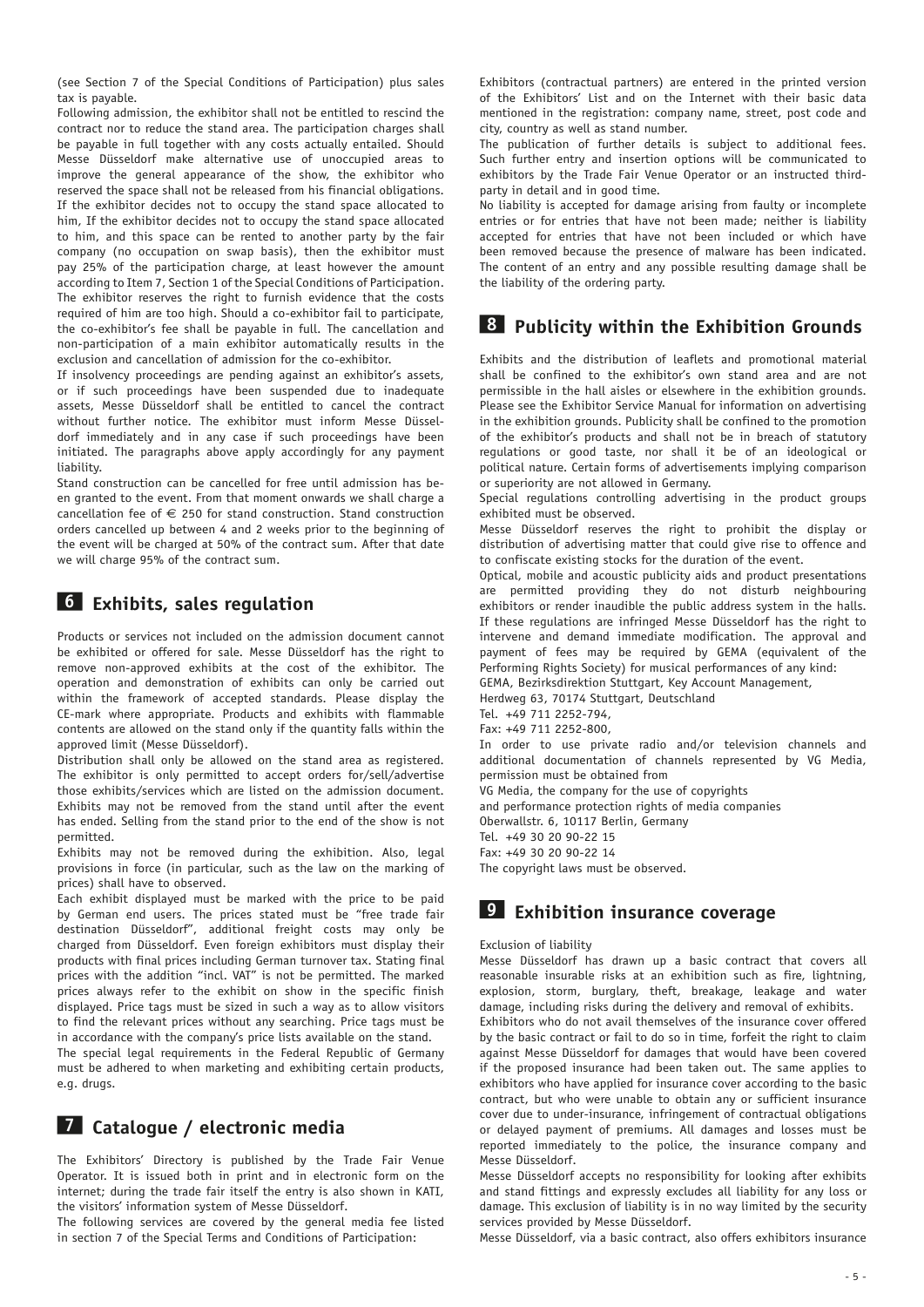against cancellation of a show. It covers the costs of the exhibitor for participating in the show inasfar as such participation has to be cancelled, curtailed or amended due to an occurrence which is insured.

Under the terms of this basic contract, exhibitors can obtain cover, at their own expense, for risks during participation at the event. A corresponding form is available to the exhibitor in the ServiceCompass and/or in the OOS.

The Messegesellschaft shall only be liable for damages other than those arising by injuries to life, body, or health if these shall be due to intentional or grossly negligent action or culpable violation of an essential contractual duty by the Messegesellschaft or by any of the persons employed by it in performing such essential contractual obligation. In case of a negligent violation of an essential contractual obligation, liability of the Messegesellschaft shall be limited to contract-typcial and foreseeable damage. Any liability for compensatory damages beyond that shall be excluded.

No reduction of compensation or damages can be entertained which arise as a result of rooms or items designated for use no longer being available.

#### **10 Third-party liability and insurance**

Messe Düsseldorf has adequate insurance cover for its statutory liability. The General Insurance Conditions for Liability Insurances (AHB) shall apply. The liability insurance covers only those damages and injuries sustained by third parties. Moreover, the cover does not include damages or injuries sustained in cafes or restaurants within the exhibition grounds or at special shows or events not organised by Messe Düsseldorf.

The exhibitor is responsible for providing sufficient insurance cover for his/her own liability. If the exhibitor has no insurance cover for exhibition participation via his/her company insurance, he/she may at his/her own cost obtain cover for liability insurance under the terms of the basic Messe Düsseldorf contract. A corresponding form is available to the exhibitor in the Service Compass and/or in the OOS.

The exhibitor is liable for damages incurred by third parties employed by or acting on behalf of the exhibitor in the same way as those of his/her own making.

### **11 Patents and registered designs**

The protection of inventions, samples and trademarks is determined by the legal regulations in Germany. There is no special exhibition protection. On the other hand, neither is there any exemption from the German regulations or the rights of third parties mentioned therein. Patent registrations should be submitted to the Patent Office before the start of the trade fair. Violations of all legal provision in force entitle the trade fair company to exclude the exhibitor from the event.

Messe Düsseldorf endeavours to support exhibitors in their claim for exhibition protection for material and tasting samples under the law within the Federal Republic of Germany for a period of 6 months from the start of the exhibition. For this purpose the legal department of Messe Düsseldorf issues a certificate during the event to the effect that the exhibit for which the protection is sought has been displayed.

Applications should be sent to Messe Düsseldorf enclosing a detailed textual description and a technical drawing, both in duplicate.

## **12 Operation of exhibition stands**

During the exhibition opening hours the stand must be manned by a sufficient number of staff and should be accessible to visitors. Exhibitors have no right of access to other stands outside the official opening hours, unless permission has been obtained from the stand exhibitors. Exhibition stands must be operated in accordance with the legal conditions and administrative guidelines.

At exhibitions for end-users every exhibitor is obliged to display on his/her stand a sign clearly stating the company name, the name of the Managing Director or Owner and the full address.

### **13 Stand construction and design**

To ensure a good overall impression Messe Düsseldorf has devised guidelines regarding the standard of stand construction and design. The specifications are contained in the Technical Regulations which are binding for exhibitors and stand contractors. Messe Düsseldorf reserves the right to give the necessary instructions on (e.g. on the intallation of floor coverings or stand stand partitions). Additional charges may be levied depending on the stand construction (see participation fees).

For both exhibitors and stand contractors the Technical Regulations constitute an integral part of the contract. These are available in the currently valid version on request, subject to subsequent modifications, and become binding for the event.

In order to present an attractive optical general impression to visitors, all exhibitors shall be obliged to put out flooring material for the entire stand area.

Additionally, stand partitions of stand shall have to be papered.

The stand construction work undertaken by the exhibitor shall conform with the statutory requirements and with the regulations laid down by the local authorities.

The contracted forwarding agents commissioned by the trade fair company are exclusively responsible for handling forwarding within the exhibition centre, i.e. loading and unloading incl. provision of technical ancillary equipment and transport to the stand as well as customs clearance for temporary or permanent import items respectively.

### **14 Technical services**

Messe Düsseldorf provides for the general heating, air-conditioning and lighting in the halls.

Charges for the connection of water, electricity, compressed air and telecommunications to individual stands as well as the charges for consumption and all other services will be invoiced directly to exhibitors (main exhibitor on stand).

Messe Düsseldorf will require appropriate payment in advance.

All such installations on the stands shall be undertaken solely by Messe Düsseldorf. Installation work within the stand area may be carried out by outside contractors whose names shall be provided to Messe Düsseldorf if so requested. Messe Düsseldorf is entitled to inspect the installations but is under no obligation to do so.

The exhibitor is liable for damage caused by installation work. Installations, machines and equipment that are not approved, do not conform to local official regulations or consume more energy than specified may be removed at the expense of the exhibitor. The exhibitor shall be liable for all damages resulting from uncontrolled use of energy. Messe Düsseldorf can only be held responsible for loss and damage resulting from the disruption of power supplies in accordance with para. 6 AVBElt (Statute for general regulations concerning the electricity supply of tariff customers), § 18 NAV and para. 6 AVBWasserV (Statute for general regulations concerning the supply of water).

### **15 Waste disposal / Stand cleaning**

Exhibitors and their contractors are responsible for the removal of their own refuse inasfar as this is not covered by the flat rate costs for waste disposal*.* Information on the different options for waste disposal at the exhibition complex is given in the Technical Regulations.

Messe Düsseldorf arranges for the cleaning of the Exhibition Centre, the halls and the aisles. The exhibitor is responsible for ensuring that his/her stand is cleaned daily, before the trade fair opens. Only companies appointed by Messe Düsseldorf can be employed for stand cleaning, unless the cleaning of the stand is carried out by stand personnel.

## **16 Security**

The general security of the halls and the exhibition grounds is the responsibility of Messe Düsseldorf. During the structure time and the discharge time a general supervision exists. Security begins on